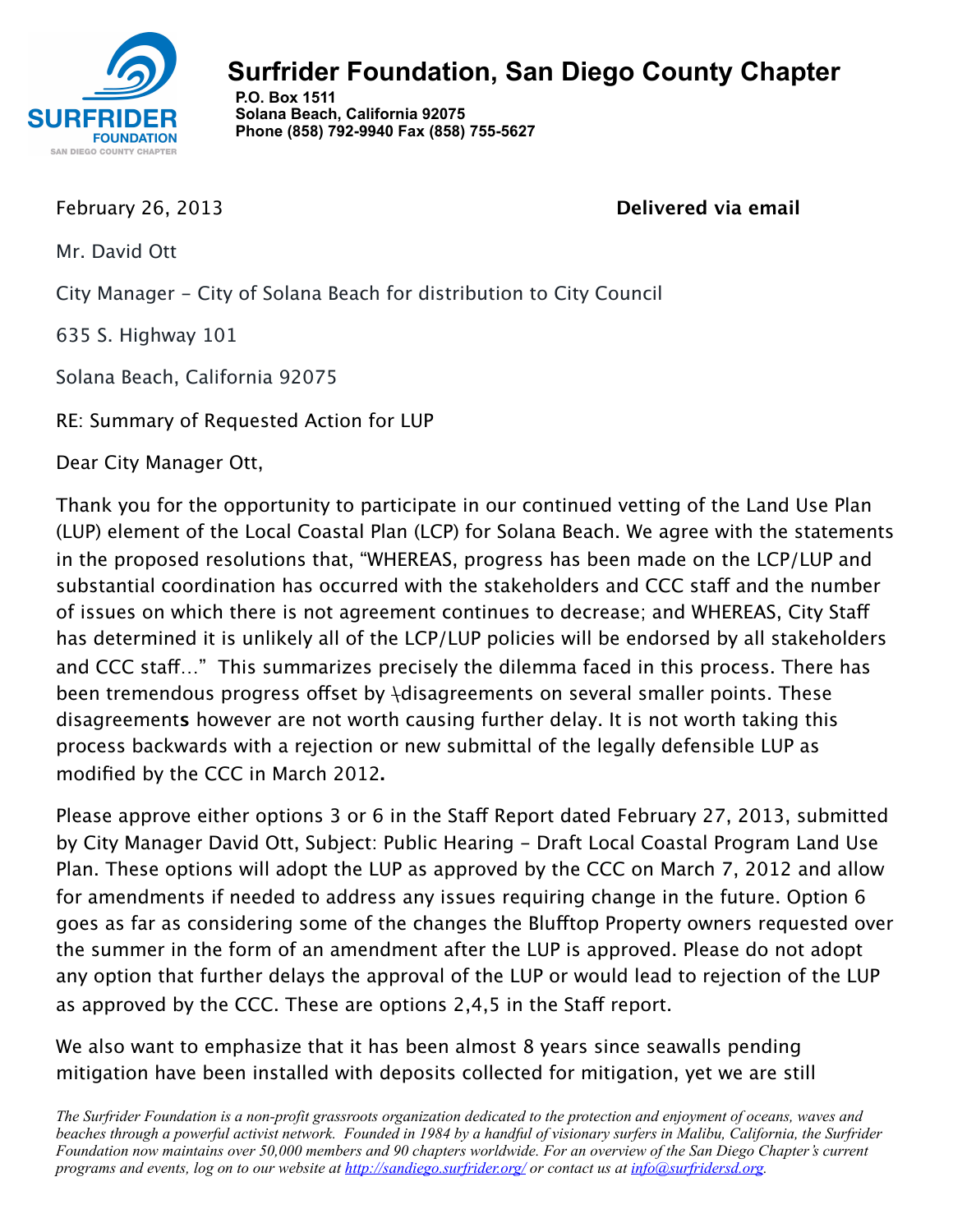

 **P.O. Box 1511 Solana Beach, California 92075 Phone (858) 792-9940 Fax (858) 755-5627**

awaiting certification of the LUP and an 18 month or more delay to get the mitigation in place. Many of these seawalls encroach on our public land and beaches. Per Draft Policy 4.52 this mitigation in itself is subject to an LUP amendment that is 18 long months after adoption of the LUP.

The remaining items in the **2-27-13 Mtg Item B.1 Updated Report #1** are small in impact and mainly provide clarification that would come in the Local Implementation Plan (LIP), the second component of a fully approved Local Coastal Plan. Continued delays proposed by the narrow lens of beach front property owners only serves their own interests while continuing to severely and negatively impact the rest of Solana Beach property owners and the hundreds of thousands of beach visitors. Continued delay in approving an LUP serves to prevent implementation of a Recreation and Lease Fee associated with the long term impacts of seawalls and the use of public land for seawalls.

- 1) We urge you to adopt the LUP as approved by the California Coastal Commission (CCC) in March 2012. In the resolutions provided in the staff report, these are either Option 3, adopting all changes from CCC as approved in March or Option 6, adopting all changes from CCC as approved in March and submitting for review the changes in the **2-27-13 Mtg Item B.1 Updated Report #1** for a 6 week review and a subsequent amendment.
	- a. Adopting one of these 2 options would keep the list of outstanding options manageable and narrow.
	- b. The Land Lease and Recreation Fee is already subject to an amendment as outlined in Policy 4.52 and shown in the footnote<sup>1</sup>. The delays caused by litigation and the process we are now under have further impacted the use of public beach. This negative impact has been made very clear by the lack of capital funding to repair beach access at Del Mar Beach Club.

<span id="page-1-0"></span><sup>&</sup>lt;sup>1</sup> LUP Policy 4.52, "Until such time as an approved methodology for determining this fee has been established, and the methodology and payment program has been incorporated into the LCP through an LCP amendment, the City will collect a \$1,000 per linear foot interim fee deposit. In the interim period, CCC will evaluate each project on a site-specific basis to determine impacts to public access and recreation, and additional mitigation may be required. The City shall complete its Public Recreation/Land Lease fee study within 18 months of effective certification of the LUP." The last clause is now at the eleventh hour proposed to be "The City shall submit an updated Public Recreation/Land Lease fee study to the CCC for their use in developing a statewide fee program within 18 months of effective certification of the LUP." This has grave consequences.

*The Surfrider Foundation is a non-profit grassroots organization dedicated to the protection and enjoyment of oceans, waves and beaches through a powerful activist network. Founded in 1984 by a handful of visionary surfers in Malibu, California, the Surfrider Foundation now maintains over 50,000 members and 90 chapters worldwide. For an overview of the San Diego Chapter's current programs and events, log on to our website at <http://sandiego.surfrider.org/> or contact us at [info@surfridersd.org.](mailto:info@surfridersd.org)*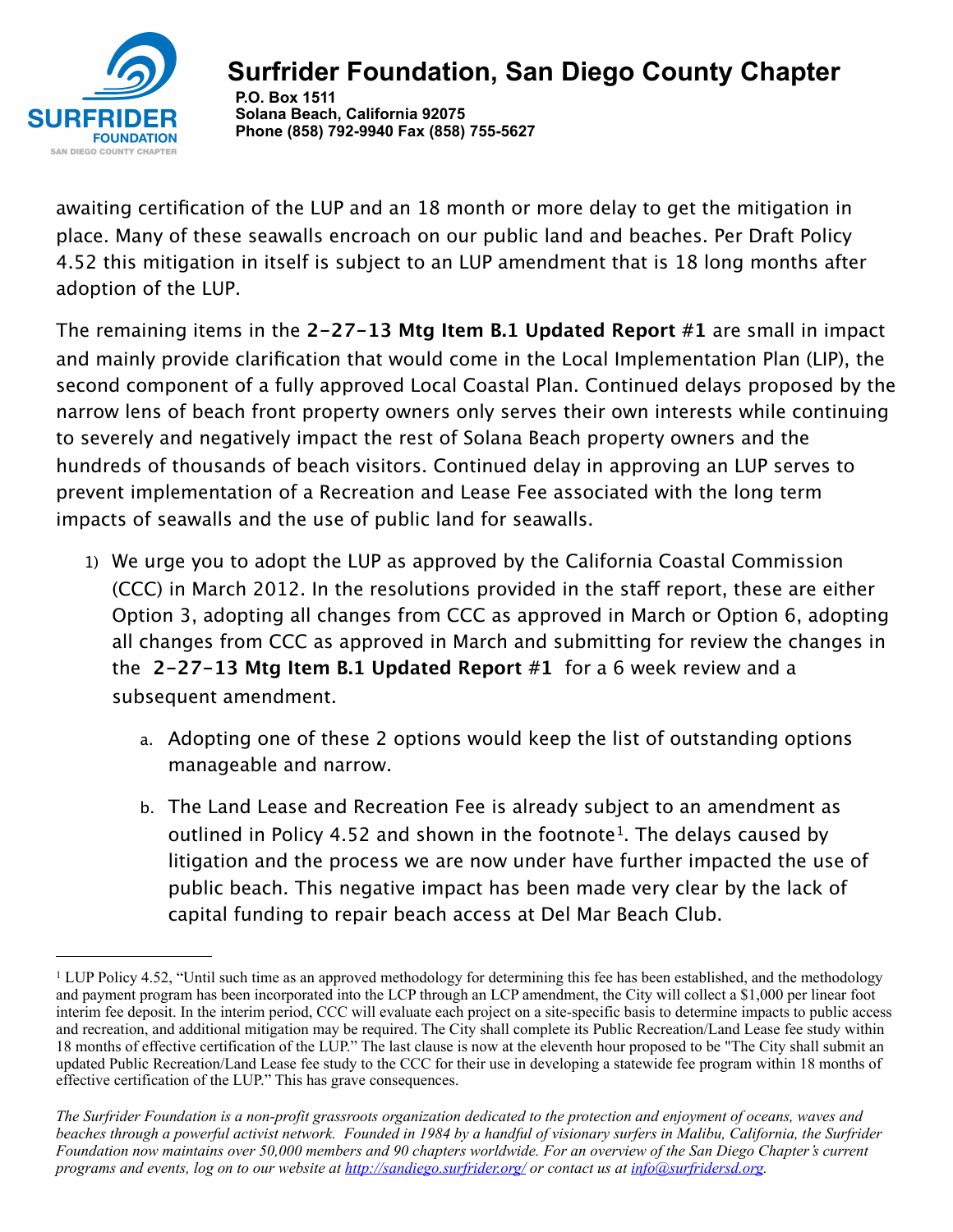

### **Surfrider Foundation, San Diego County Chapter P.O. Box 1511 Solana Beach, California 92075 Phone (858) 792-9940 Fax (858) 755-5627**

- i. It is also evident that additional funding is needed for beach access and recreation in light of the Draft Environmental Impact Report (EIR) by the Army Corps of Engineers (ACOE) that surf breaks in Solana Beach at Table Tops, Pillbox and Cherry Hill have increased backwash due to seawalls. These same breaks will also likely be converted from reef breaks to beach breaks as a result of a perceived need to fix the back of the beach to retain coastal property at its present location. Thus the impacts of not having funding for recreation and access improvements with the lack of an approved LUP and LCP are even more significant than even what was known at the March 2012 CCC hearing. The environmental community is anxiously awaiting its own amendment for Land Lease and Public Recreation Fees as was outlined in the March 2012 approval. Amendments are the best way for the City and all parties to move forward and afect all parties. Not just property owners.
- 2) In the past, the Coastal Commission identified an LUP adoption with LUP amendments as needed as the best course of action.
- 3) Adoption of the LUP will move us closer to the City's ability to issue permits under a Local Coastal Program so that all residents of the City can avoid costly permits from the CCC as well as the time for a permit approval or waiver approval from the CCC. Delays caused by the lawsuit and lack of an approved LUP impacts all development permits in Solana Beach. Right now all development**s** requires 2 stop shopping **-** one Permit at the City and **o**ne at the CCC. If this is approved, most permits would be one stop approval at City Hall. All development in Solana Beach is in the Coastal zone and due to a lack of an LCP, residents and developers must apply to the CCC for either a Coastal Development Permit, waiver of Coastal Development Permit and simple Administrative Permits invoke a hearing and costly fee. The fee schedule from the CCC shows a simple De minimis waiver invokes a fee of \$531 and an Administrative Permit costs \$2,653. Review of these waivers and permits is costly in time to residents and developers.
- 4) Adopting the March 2012 LUP minimizes litigation costs to the City. Submitting a new LUP will mean rejecting the LUP adopted in March 2012. This exposes the City to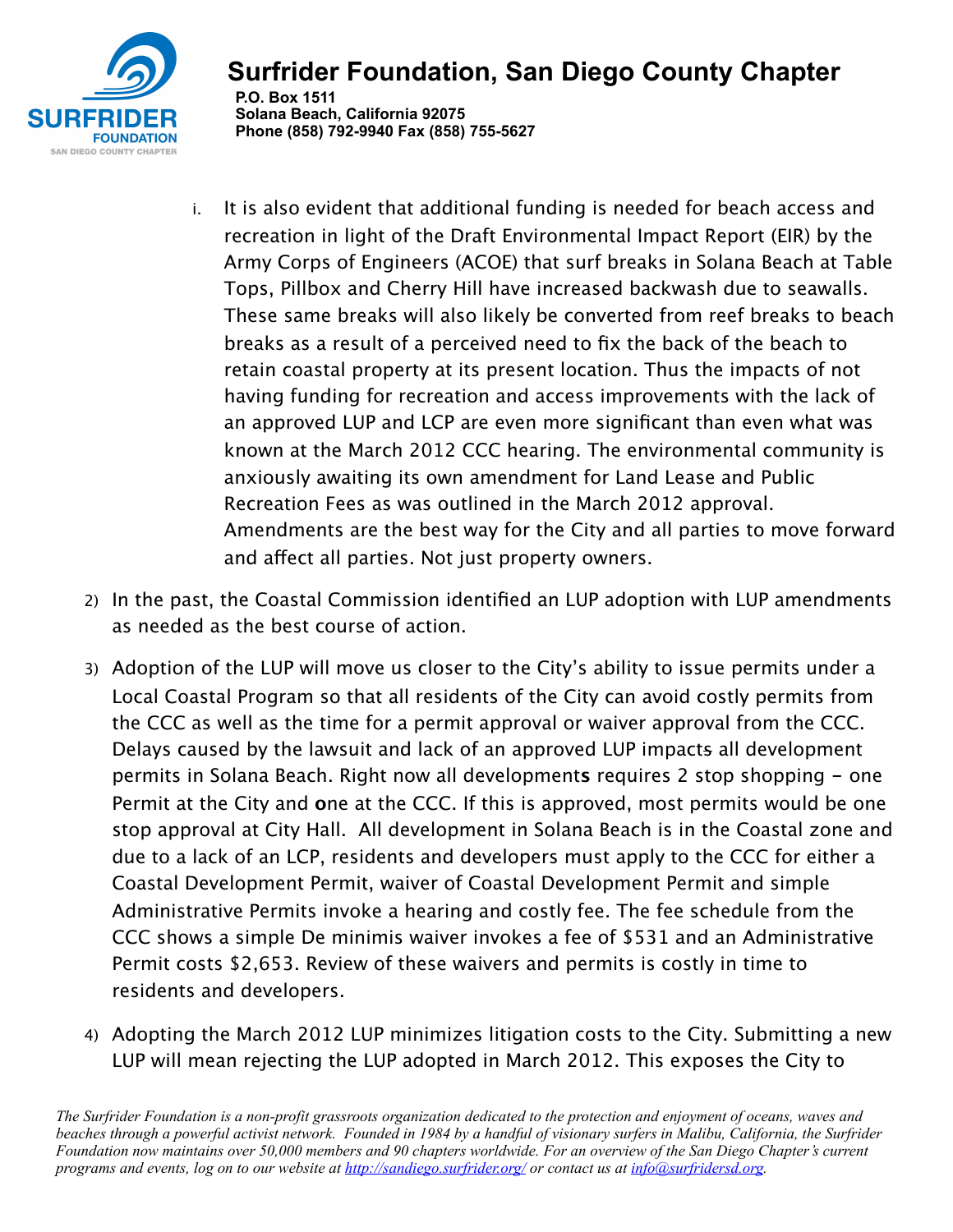

 **P.O. Box 1511 Solana Beach, California 92075 Phone (858) 792-9940 Fax (858) 755-5627**

litigation risks similar to the lawsuits filed by the BBC and Joseph Steinberg against the CCC. The City would benefit from adopting the March 2012 CCC approved LUP as any lawsuits would target the CCC, rather than the City, and the protections provided by the Attorney General under:

a. "Section 30334 Powers'

The commission may do the following:

(b) Sue and be sued. The Attorney General shall represent the commission in any litigation or proceeding before any court, board, or agency of the state or federal government.

- b. Further Section 30353 of the Coastal Act provides that "(e) Litigation costs which, but for the operation of a certified local coastal program, would not have been incurred may be paid. Where an action is brought against a local government and such action states as a principal cause of action the operation of such local government's local coastal program and the local government prevails in such action, litigation costs may be paid to the extent such costs are not assessed against the party bringing the action." It is our understanding that the CCC does not have funding for Section 30353 at this time. However, if the intent of Section 30353 were combined with Section 30334, it is quite possible the City may recover significant litigation costs with in-kind services from the Attorney General.
- 5) Additional litigation threats were made by Seascape One, in January in the midst of the negotiations. In the material submitted to Council by Del Mar Beach Club these threats were further perpetuated. While we sympathize with their situation, their threat is baseless. Beach stairways are non-conforming uses to the present Coastal Act section 30251 and 30253. It is also unclear if the stairways are subject to easements or were developed in areas that prohibited development on the blufs at the time of such development and were either completed over public access easements or encroached on areas where development was prohibited.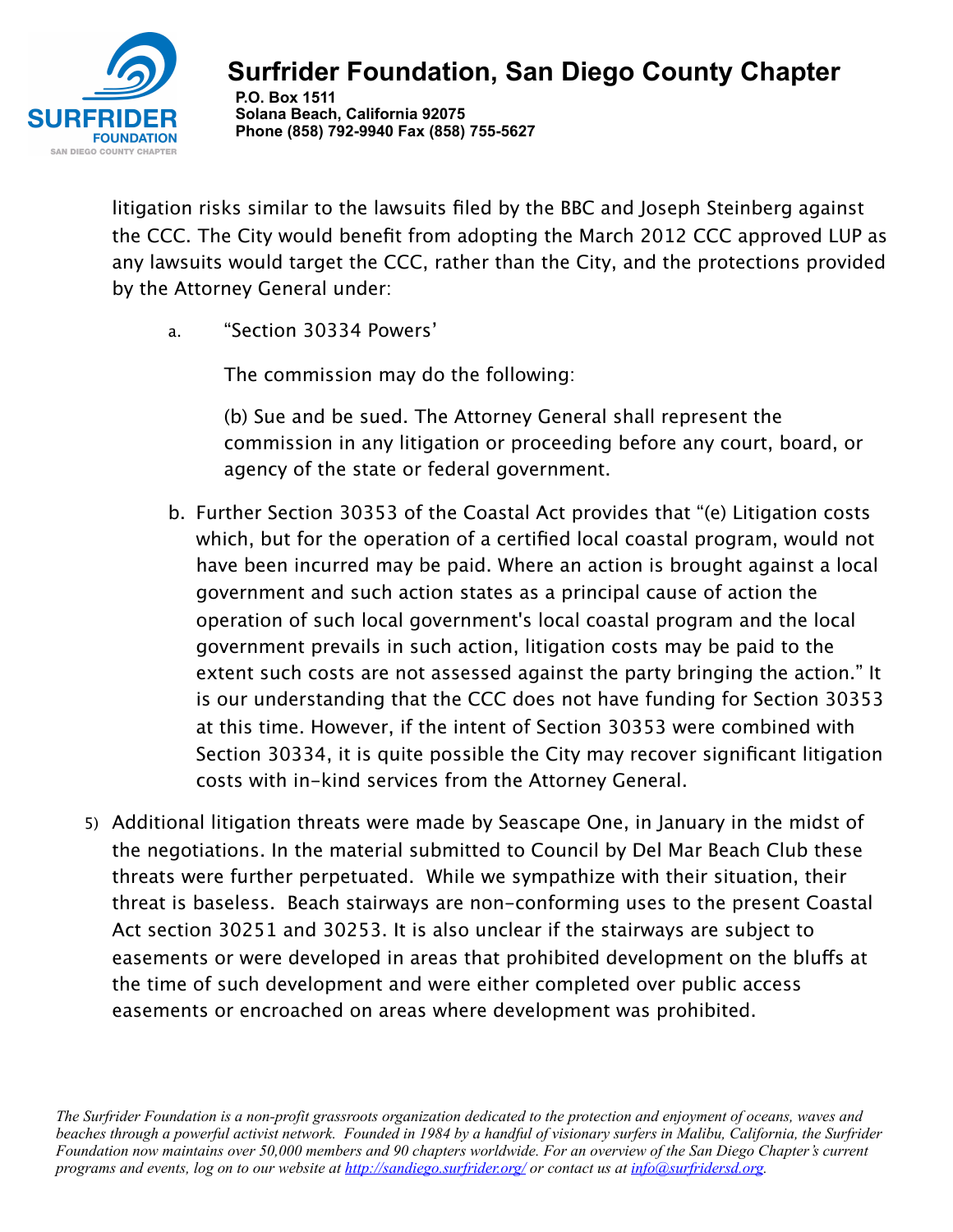

#### **Surfrider Foundation, San Diego County Chapter P.O. Box 1511 Solana Beach, California 92075 Phone (858) 792-9940 Fax (858) 755-5627**

- 6) Approving the March 2012 CCC approved LUP limits the legal exposure of the City. If the City rejects the LUP and decides to adopt a new LUP, the litigation risk include:
	- a. The entire LUP is under review again. The approval from the CCC in March 2012 is no longer valid. The scope of consolidation of areas of contention is now limited. It would be unwise to open the Pandora's box by adopting Option 2 or Option 5, rejection of the March 2012 LUP, and a new submittal with the October 2012 LUP or some portion of the October 2012 LUP.
	- b. It is likely that what was in the October 2012 LUP will not be approved in light of our negotiations.
	- c. Even approving some of the October changes and a new submission as in Option 4 runs a huge risk based on the bad faith actions of the Coastal Property owners during negotiations.
	- d. Permits approved under the Master EIR for the Shoreline Ordinance and the original LUP in the interim process by the city and their associated lease fee deposits are exposed to litigation.
	- e. Individual permit approvals going forward may require an EIR and will expose the City to litigation on individual cases.
- 7) Option 1 or Option 7. Taking no action at this time is not advisable. It is time to make a decision. We have had seawalls for years and no protection for others with an LUP. The mitigation is only further delayed as outlined above.
- 8) Option 4, adoption of the March 2012 approved LUP and submittal of the October 2012 LUP is not advisable given the progress made in negotiations and the associated risks of a rejection.

### Specific Policy Matrix Comments

We offer some additional comments with respect to the Policy Matrix as it existed in the Staff report.

Policy 4.39: Maximize the natural, aesthetic appeal and scenic beauty of the beaches and bluffs by avoiding or and minimizing the size of bluff retention devices, preserving the maximum amount of unaltered or natural bluff face, and minimizing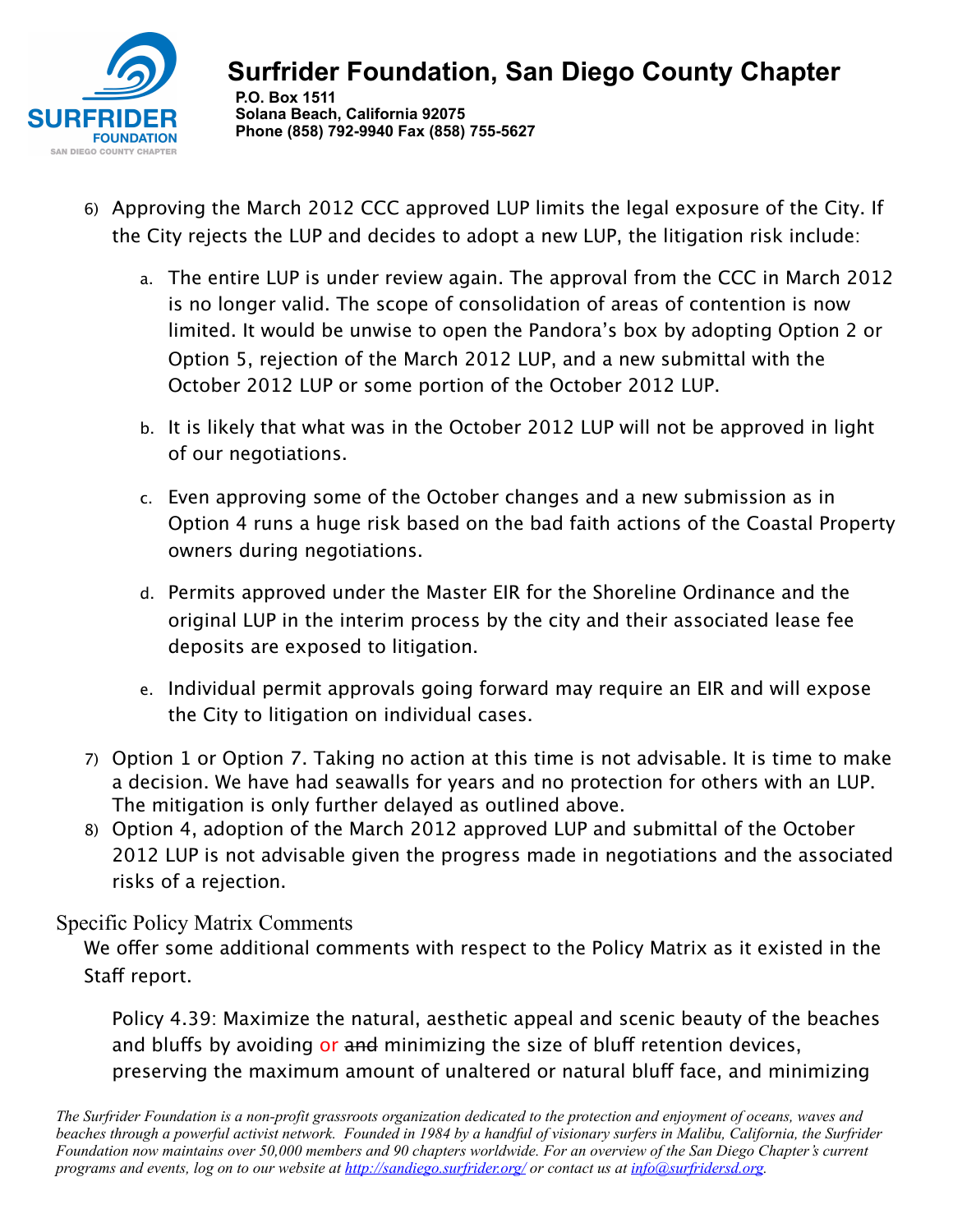

 **P.O. Box 1511 Solana Beach, California 92075 Phone (858) 792-9940 Fax (858) 755-5627**

encroachment of the bluff retention device on the beach, to the extent feasible, while ensuring that any such bluff retention device accomplishes its intended purpose of protecting existing principal structures in danger from erosion.

We object to the change from "and" to "or" as being inconsistent with Coastal Act Policies

Avoid language basis - 30253 " New development shall do all of the following:

… (b) Assure stability and structural integrity, and neither create nor contribute significantly to erosion, geologic instability, or destruction of the site or surrounding area or in any way require the construction of protective devices that would substantially alter natural landforms along blufs and clifs. "

 Minimize basis - 30251 requires "Permitted development shall be sited and designed to protect views to and along the ocean and scenic coastal areas, to minimize the alteration of natural land forms, to be visually compatible with the character of surrounding areas, and, where feasible, to restore and enhance visual quality in visually degraded areas."

If the avoid language cannot remain, then "avoid if practicable" may be an acceptable compromise.

With respect to mitigation fees impacted policies (4.37, 4.52 and 4.72)

The term "near term …project" is indefinite and troublesome. A definition is needed. Capital improvement projects for access such as stair replacement, conversion of parklands such as the one at Ocean Street and at the southern border must be funded over the long term. Thus it is not clear that these important projects would qualify as "near term….project(s)". Acquisition and renting of bluftop property for funding of ultimate removal are additional projects with long time lines.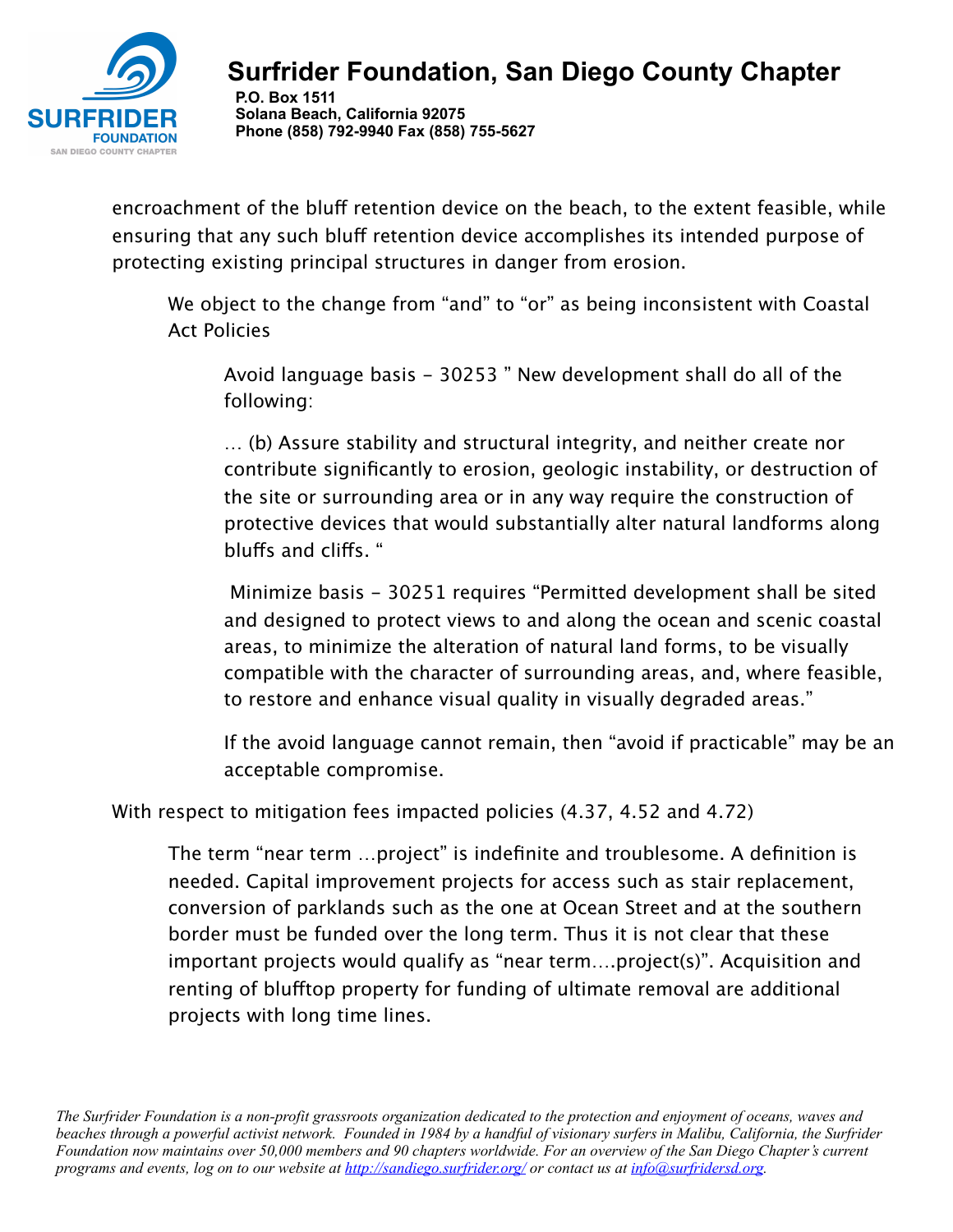

 **P.O. Box 1511 Solana Beach, California 92075 Phone (858) 792-9940 Fax (858) 755-5627**

We strongly believe that Sand Mitigation fees must only be used for restoring lost sand and that Land Lease and Recreation Fees only be used for these impacts. There is a nexus to these specific impacts. If the city were to allow discretion for Recreation Fees to be used for sand then the converse should also be true. Sand Fees could be used for access. In fact, the funding for the stairs project at Del Mar Shores (Rockpiles) is a near term project that might benefit from the sand fees if they were made available.

The delay of not adopting the LUP continues to prevent use of the mitigation since this Fee is pending adoption of the LUP from March 2012.

Policy 4.52 must be clear that mitigation fees apply to all types of coastal structures including notch fills, upper bluff retention, and seawalls. References specifying assessment of such fees must be included in the specific sections for approval all such structures.

Lastly and most important, with no internal discussion a proposed change in the date for completion of the Fee Study is now proposed from "The City shall complete its Public Recreation/Land Lease fee study within 18 months of effective certification of the LUP." to be "The City shall submit an updated Public Recreation/Land Lease fee study to the CCC for their use in developing a statewide fee program within 18 months of efective certification of the LUP." This has grave consequences. The Fee is further delayed as is the mitigation associated with this fee. We seemed to appease one faction while doing nothing for the other. The original language in the Citizen's LCP submitted in July 2005 with consensus from all parties was that, "The Land Lease Rate shall be determined by the City by July 1, 2006, and shall be applied retroactively to the date of completion of construction of a Coastal Structure or Infill requiring mitigation approved by the City after adoption of these policies guidelines." We now have hundreds of feet of seawalls subject to these fees with no justice or mitigation for the impacts in the foreseeable future.

Policy 4.54 – In a previous version of the proposed language, City staff voiced concern that "Upon further review, there is a question as to why Policies 4.51 (coastal structures which would include seawalls) and 4.54 (upper bluff systems) do not include a section similar to 4.50(c), setting forth financial and mitigation